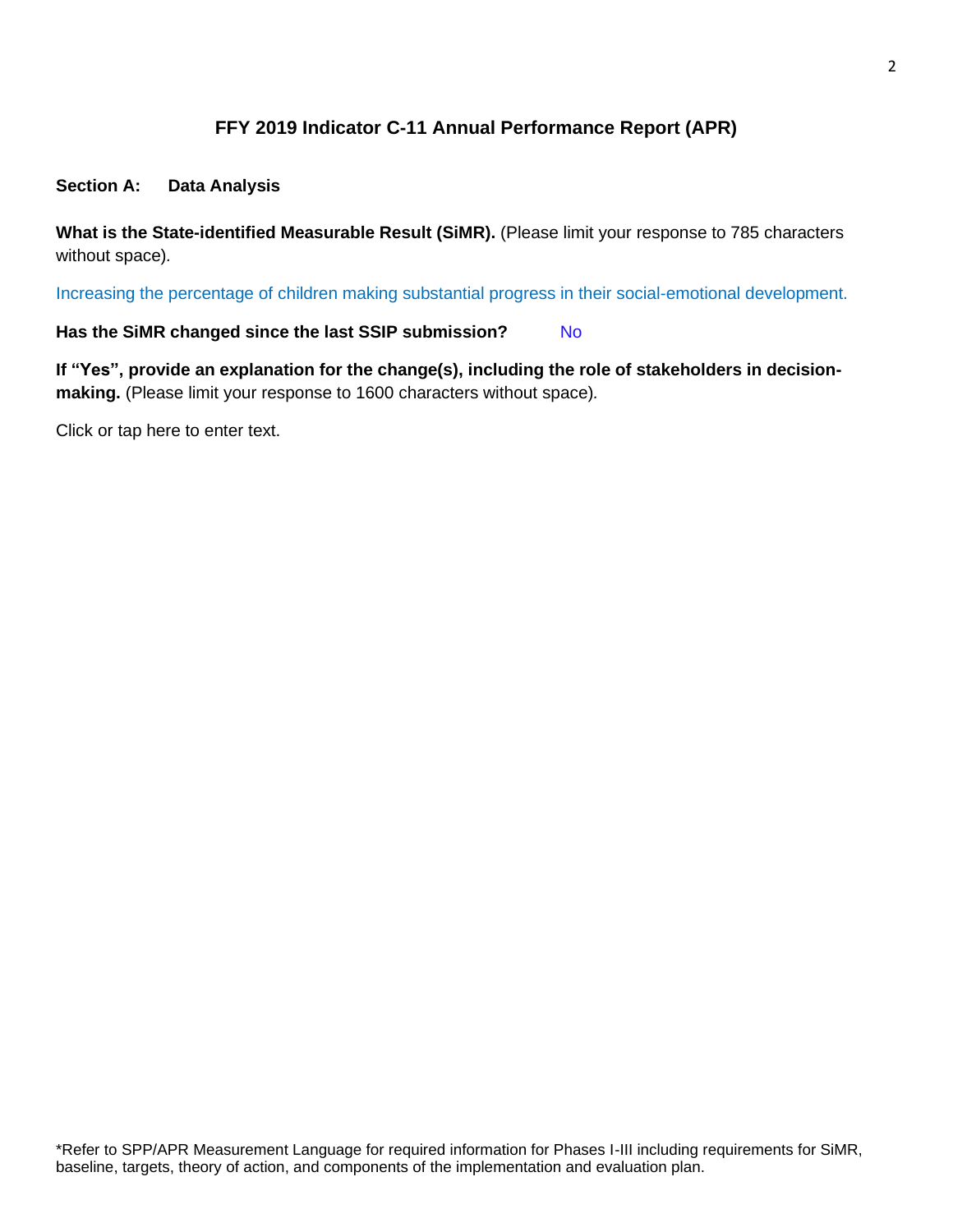#### **Progress toward the SiMR**

**Please provide the data for the specific FFY listed below** (expressed as actual number and percentages)*.*

**Baseline Data:** 71.40%

Has the SiMR target changed since the last SSIP submission? No

**FFY 2018 Target**: 71.60% **FFY 2019 Target**: 71.70%

**FFY 2018 Data:** 78.64% **FFY 2019 Data:** 78.51%

**Was the State's FFY 2019 Target Met?**Yes

**Did slippage<sup>1</sup> occur?** No

**If applicable, describe the reasons for slippage.** (Please limit your response to 1600 characters without space).

<sup>&</sup>lt;sup>1</sup> The definition of slippage: A worsening from the previous data AND a failure to meet the target. The worsening also needs to meet certain thresholds to be considered slippage:

<sup>1.</sup> For a "large" percentage (10% or above), it is considered slippage if the worsening is more than 1.0 percentage point. For example:

a. It is not slippage if the FFY 2019 data for Indicator X are 32% and the FFY 2018 data were 32.9%.

b. It is slippage if the FFY 2019 data for Indicator X are 32% and the FFY 2018 data were 33.1%.

<sup>2.</sup> For a "small" percentage (less than 10%), it is considered slippage if the worsening is more than 0.1 percentage point. For example:

a. It is not slippage if the FFY 2019 data for Indicator Y are 5.1% and the FFY 2018 data were 5%.

b. It is slippage if the FFY 2019 data for Indicator Y are 5.1% and the FFY 2018 data were 4.9%.

<sup>\*</sup>Refer to SPP/APR Measurement Language for required information for Phases I-III including requirements for SiMR, baseline, targets, theory of action, and components of the implementation and evaluation plan.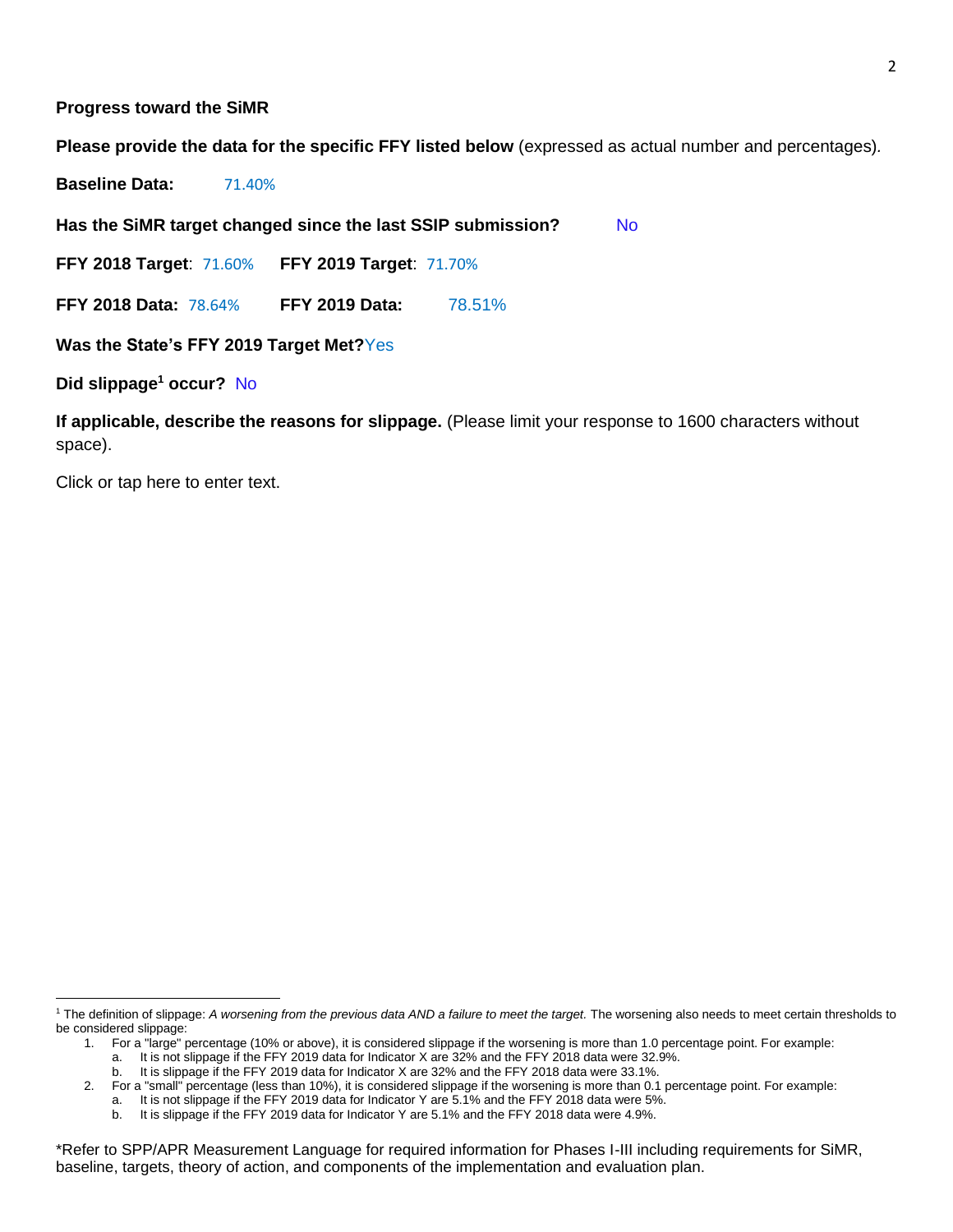# **Optional: Has the State collected additional data** *(i.e., benchmark, CQI, survey)* **that demonstrates progress toward the SiMR?** Yes

**If "Yes", describe any additional data collected by the State to assess progress toward the SiMR.** (Please limit your response to 1600 characters without space)*.*

In addition to the Child Outcome Summary Process (COS), AEIS utilizes two parent surveys to gather feedback on child progress and family involvement. These two tools are the "Getting to Know Your Family" survey (completed at each child's annual review; 248 surveys returned from 26 sites in FFY 2019) and the PAR Family survey (completed annually for families of programs monitored during the year; 295 surveys completed out of 466 total families in FFY 2019). A sample of questions and responses (averaged between the two surveys) that yield information related to the SiMR are as follow:

Now that my child and family are receiving Early Intervention services, I would rate my understanding of his/her developmental needs as: 93.2% Average-Above Average (increase of 4% from FFY 2018)

After receiving Early Intervention services, I feel that my child has developed new skills relating to social or emotional development (i.e., following rules, getting along with others) 86.7% Yes (same as FFY 2018) 7% Not Sure

After receiving Early Intervention services, I feel that I have an increased knowledge of how to identify and respond to my child's needs in the area of social or emotional development. 91.8% Yes (increase of 1% from FFY 2018) 6% Not Sure

Because my child and family receive Early Intervention services, I am better able to participate in making decisions about my child with the professionals who work with my family. 96.2% Yes (increase of 5% from FFY 2018)

**Did the State identify any provide describe of general data quality concerns, unrelated to COVID-19, that affected progress toward the SiMR during the reporting period?** No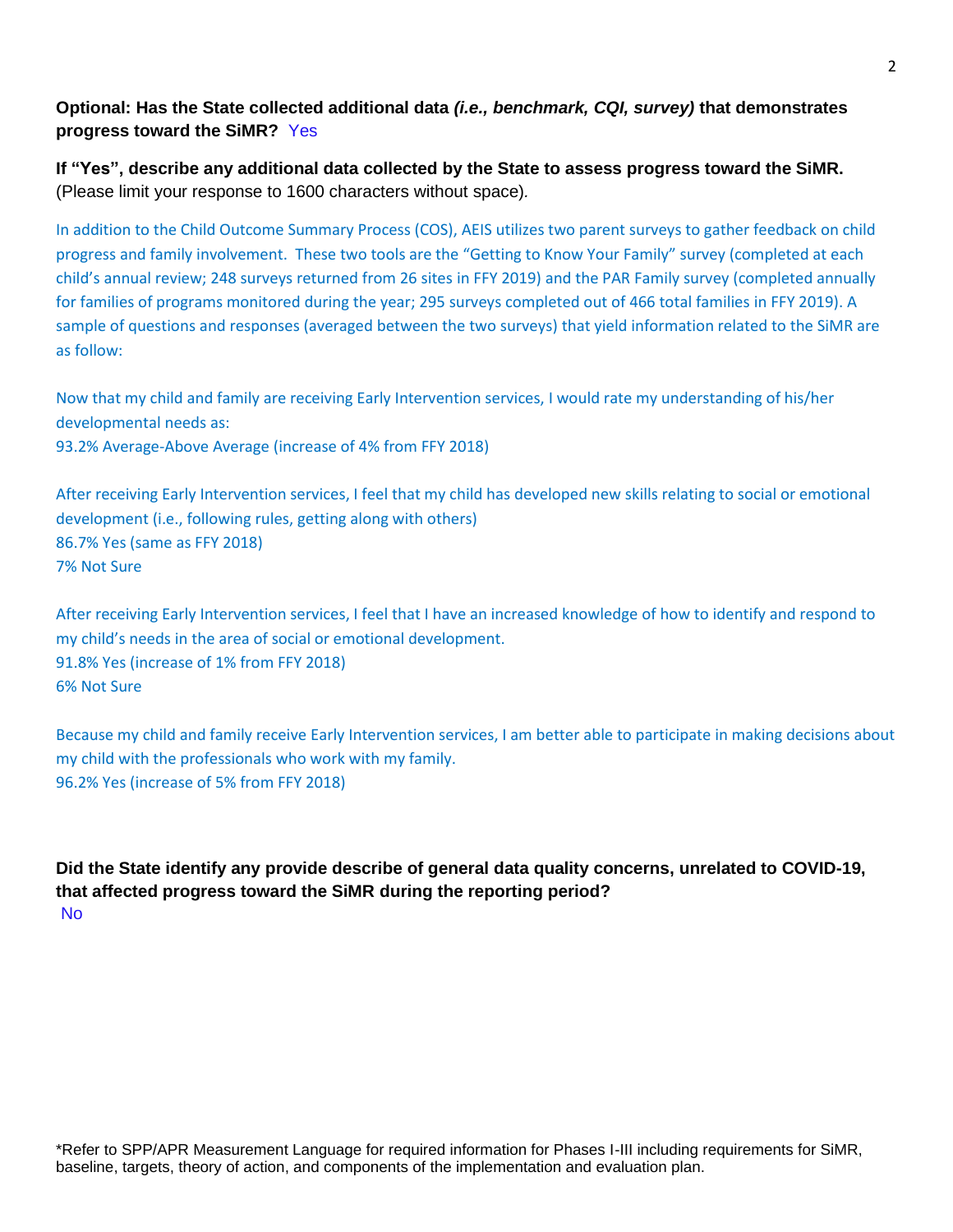**If "Yes", describe any data quality issues specific to the SiMR data and include actions taken to address data quality concerns.** (Please limit your response to 3000 characters without space).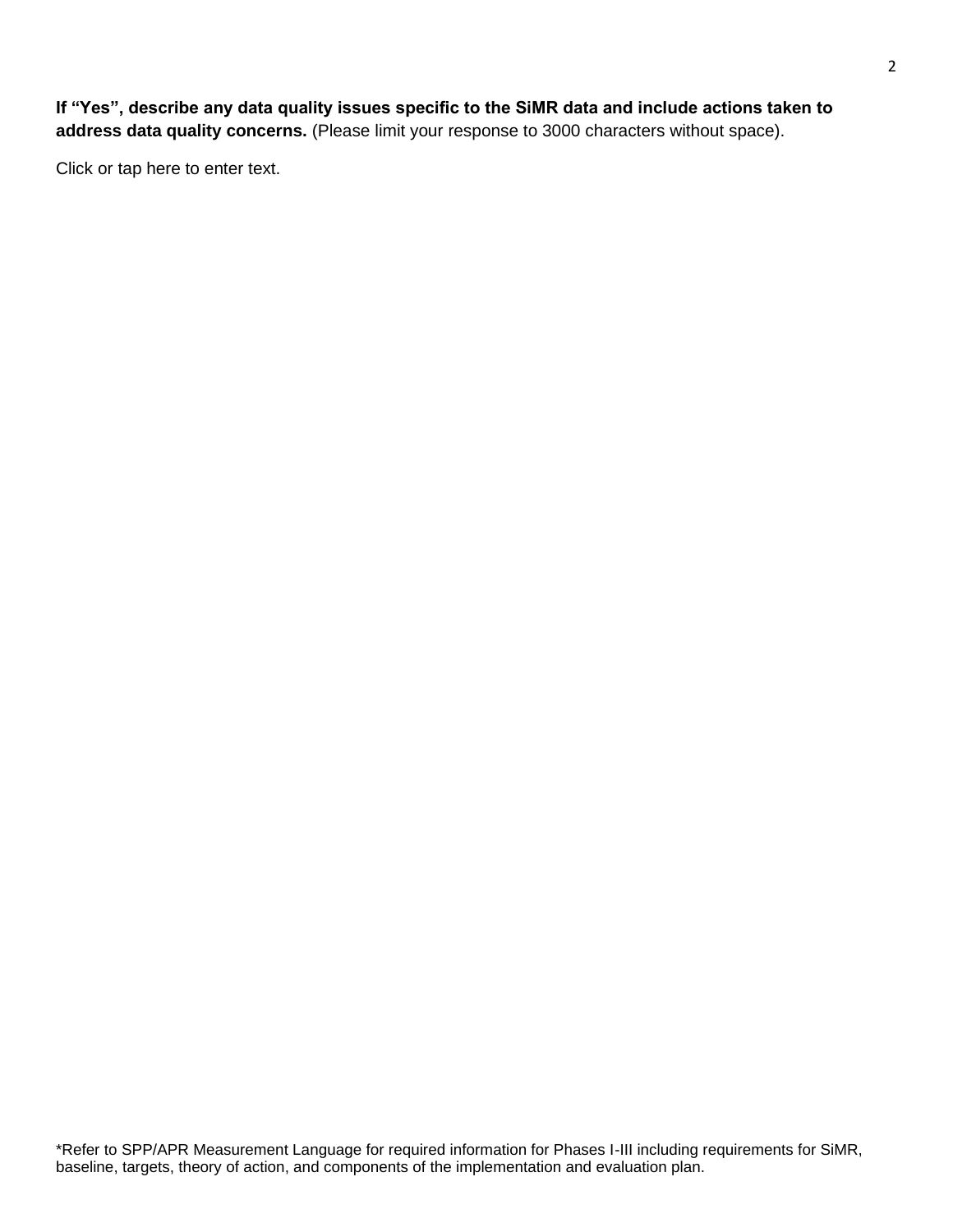**Did the State identify any data quality concerns directly related to the COVID-19 pandemic during the reporting period?**No

**If data for this reporting period were impacted specifically by COVID-19, the State must include in the narrative for the indicator: (1) the impact on data completeness, validity and reliability for the indicator; (2) an explanation of how COVID-19 specifically impacted the State's ability to collect the data for the indicator; and (3) any steps the State took to mitigate the impact of COVID-19 on the data collection.** (Please limit your response to 3000 characters without space).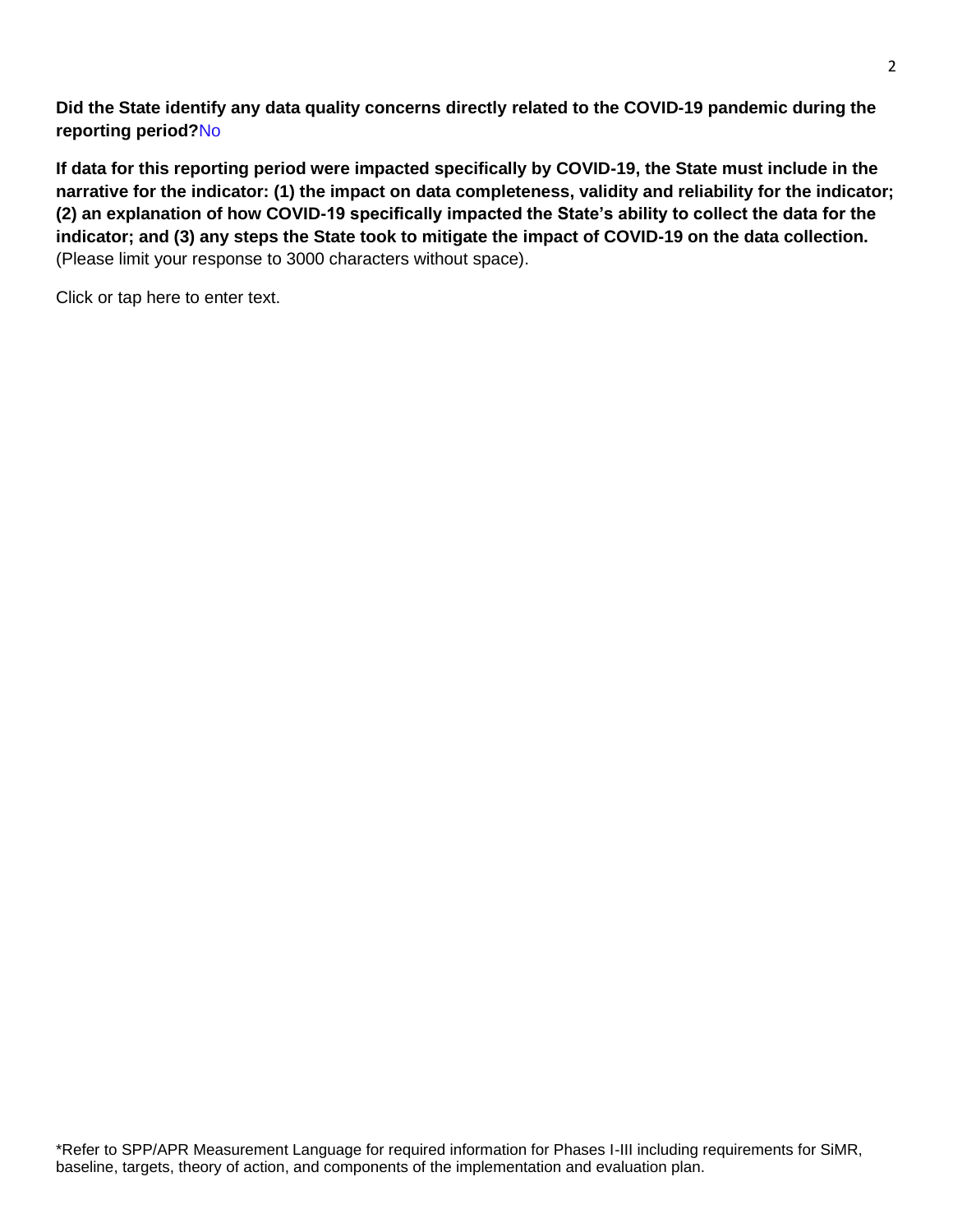### **Section B: Phase III Implementation, Analysis and Evaluation**

Is the State's theory of action new or revised since the previous submission? No

# **If "Yes", please provide a description of the changes and updates to the theory of action** (Please limit your response to 1600 characters without space). Click or tap here to enter text.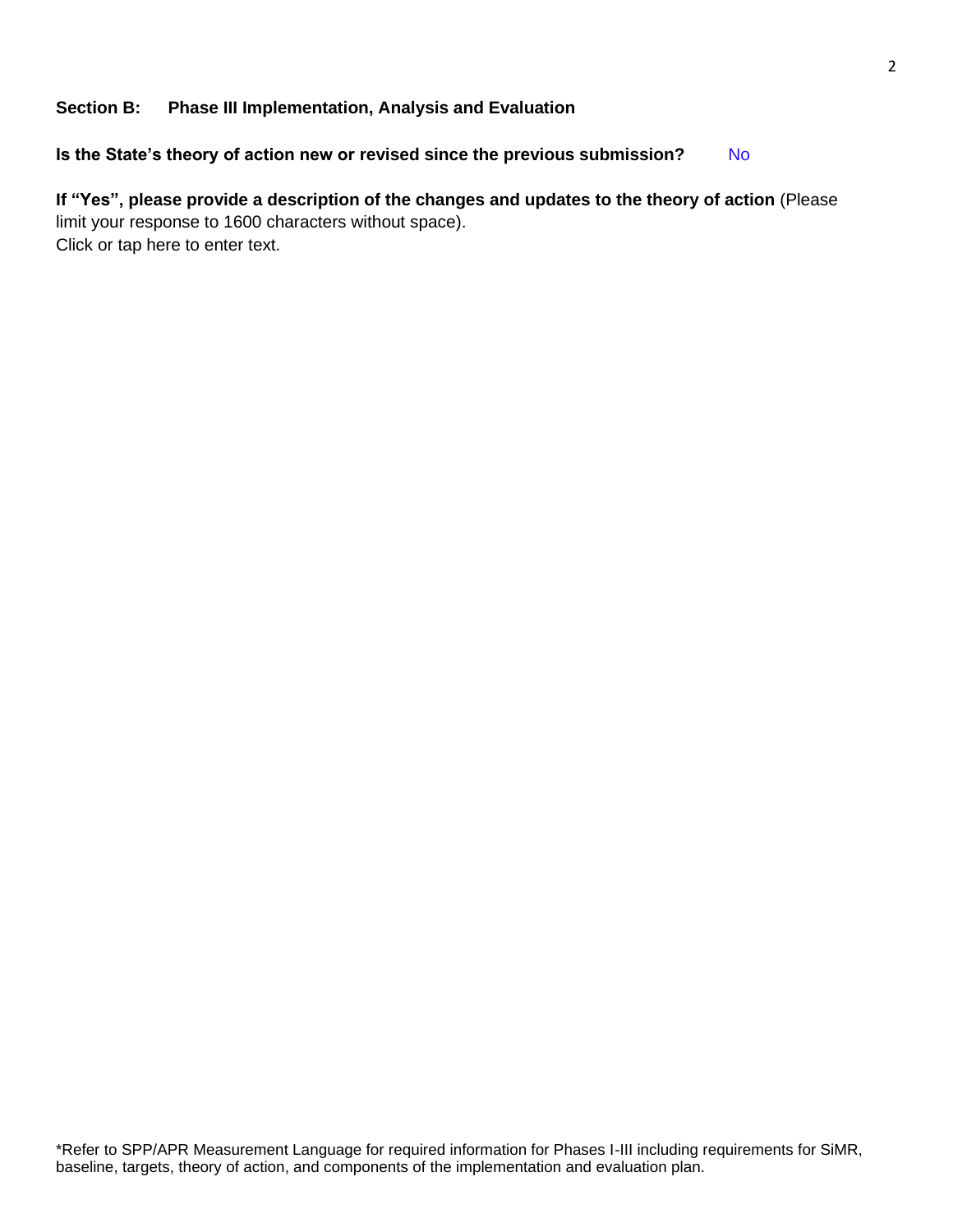**Did the State implement any new (previously or newly identified) infrastructure improvement strategies during the reporting period?** Yes

**If "Yes", describe each new (previously or newly identified) infrastructure improvement strategy and the short-term or intermediate outcomes achieved***.* (Please limit your response to 1600 characters without space)*.*

S1: Facilitated accurate evaluations of children entering AEIS by purchasing materials, providing training and requiring the use of evidence-based tools to effectively identify social-emotional concerns and other developmental needs that might lead to social-emotional issues.

O1.1: 218 evaluators and service coordinators completed training on four evidence-based evaluation tools for use in eligibility determination, planning and progress monitoring. O1.2: All district evaluators were provided with copies of tools and/or protocols to comply with the state requirement.

S2: Initiated the Advancing Autism Services in Alabama Project to provide training and technical assistance to AEIS providers that will enhance the delivery of services for children with social emotional needs, including those who have autism, through implementation of the Naturalistic Developmental Behavioral Interventions (NDBI) model.

O2.1: 404 early interventionists received training and TA on strategies for working with children who have autism.

O2.2: 7 ADS Specialists are now prepared, through extensive training and coaching, to begin providing training and consultation to AEIS providers in implementing the NDBI evidence-based model.

S3: Provided parent leadership training and parent-to-parent support opportunities in partnership with Family Voices and Hands & Voices for families who have children with special needs, including social-emotional concerns.

O3.1: 354 families received training, support and resources that helped them become advocates for their child and leaders in providing support to other families.

O3.2: A Family Support Consultant was hired to partner with EI providers in providing resources and parent-toparent support for families who have children with developmental disabilities, including those with socialemotional concerns.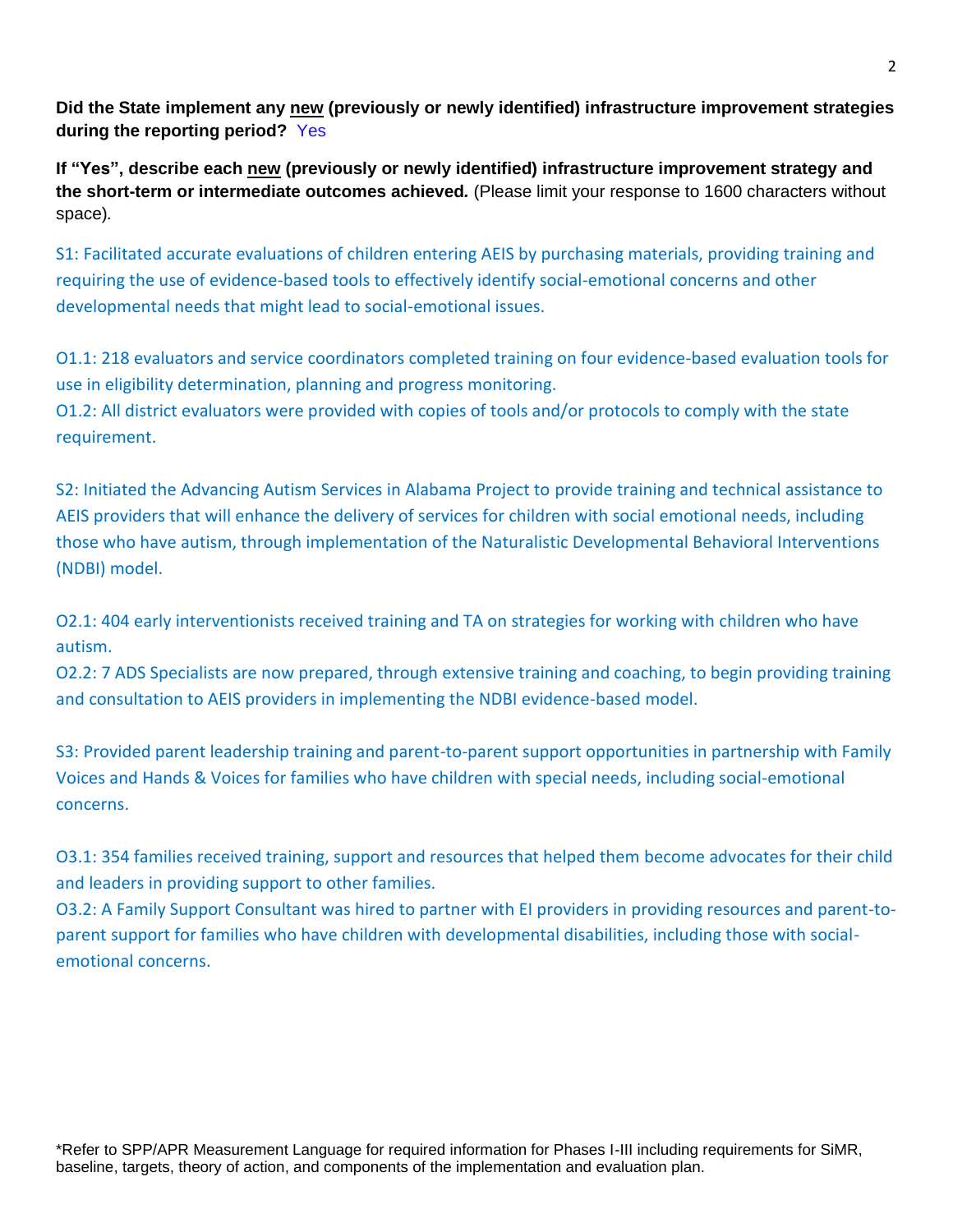**Provide a summary of each infrastructure improvement strategy that the State continued to implement in the reporting period, including the short-term or intermediate outcomes achieved** (Please limit your response to 3000 characters without space).

S1: Facilitated the statewide required implementation of the AEIS adopted evidence-based practices (i.e., Routines-Based Model as developed by Dr. Robin McWilliam) with fidelity by providing ongoing training (including Routines-Based training modules), competency evaluations, follow-up and provision of tools for application and self-monitoring (e.g., the MEISR : Measure of Engagement, Independence, and Social Relationships and the RBI with ECO Map Checklist).

O1.1: All AEIS families are able to assess their child's competence within everyday routines to decide on intervention needs and priorities.

O1.2: All AEIS service coordinators are able to ask families relevant questions about their child's functioning in home routines for planning evidence-based strategies for intervention.

O1.3: All service coordinators will be assessed annually for fidelity in implementing the model.

S2: Developed and maintained partnerships with state agencies/organizations and higher education to facilitate personnel development, the implementation of improvement strategies and the use of evidencebased practices.

O2.1: Strategies were put into place for training and support in implementing evidence-based practices for children who have autism or have other social-emotional issues through partnership with the Alabama Department of Early Childhood Education, the University of Alabama, the Alabama Department of Mental Health, and Hands and Voices.

O2.2: The structure for providing Infant/Early Childhood Mental Health Consultation through the Alabama Department of Mental Health for early intervention providers was developed for implementation in January 2021. All 8 Infant/Early Childhood Consultants were hired.

O2.3: The existing required Social-Emotional Webinar was maintained.

S3: Maintained a web-based data management system for use by service coordinators, programs and state staff in program implementation, monitoring and planning.

O3.1: The monitoring of child progress, program effectiveness and statewide achievements continues to be facilitated.

S4: Maintained a strong financial accountability system, including the use of resources such as Medicaid, to adequately support program infrastructure and service delivery needs.

O4.1: AEIS was able to continue monitoring and supporting programs in their ongoing fiscal management.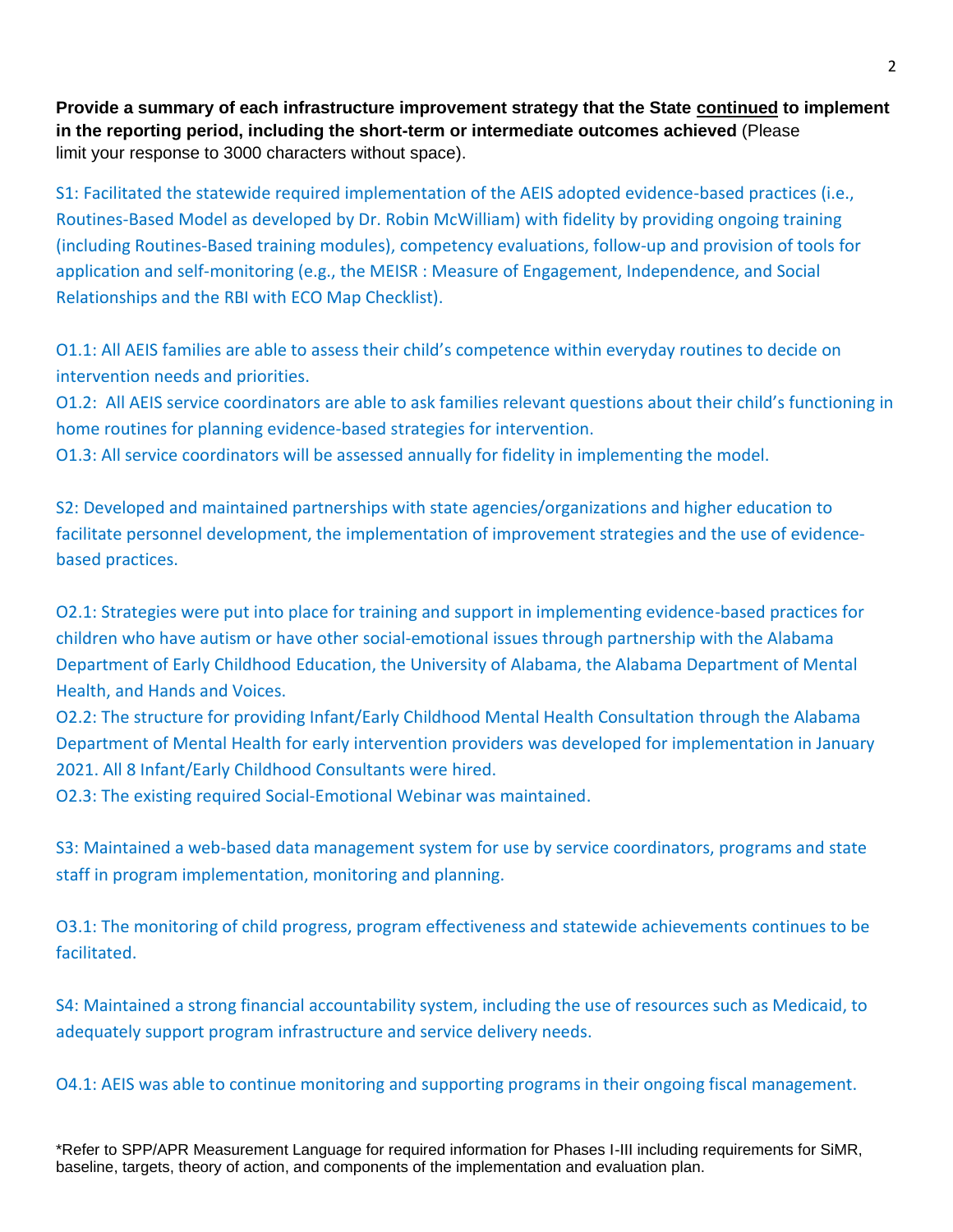All strategies above are in support of achieving the SiMR, sustaining infrastructure improvements and scaling up of EBP statewide. Continued professional development will ensure highly trained interventionists are implementing EBP with fidelity, accountability/monitoring using real time data will ensure informed decisions at the state and local levels, and official adoption of EBPs will impact quality services and consistency statewide. The systems framework is impacted under Quality Standards, Professional Development, Families, Data, Accountability/Monitoring and Finance.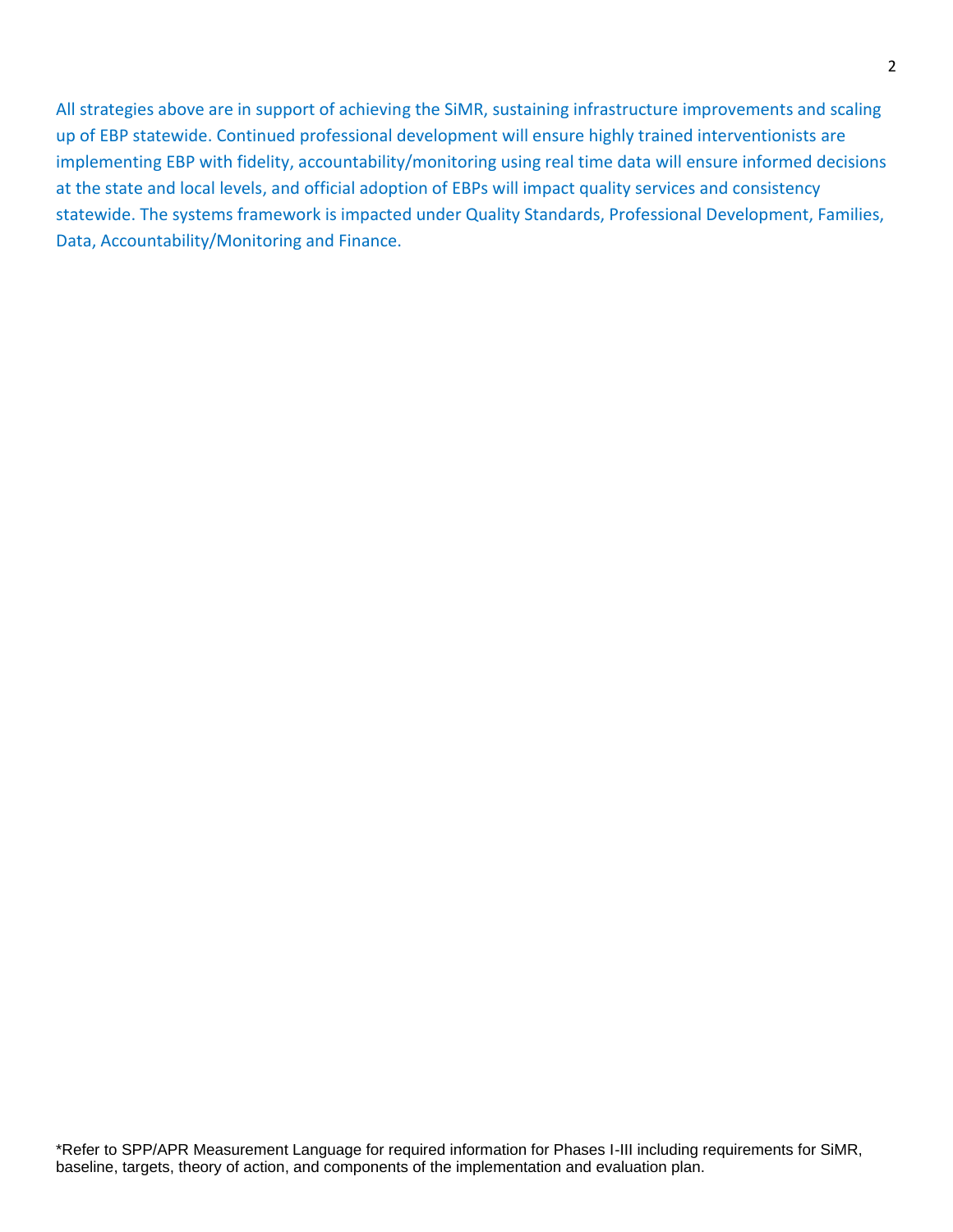**Provide a description of how the State evaluated outcomes for each improvement strategy and how the evaluation data supports the decision to continue implementing the strategy.** (Please limit your response to 3000 characters without space):

NEW S1: Documentation of the purchase and dissemination of evaluation materials and the occurrence of training workshops establishes successful completion of this strategy. Through the ongoing PAR monitoring process, data was reviewed as to whether the evaluators were utilizing the four approved tools. If there were compliance issues, action plans were developed. It was determined that accurate evaluations/assessments are occurring as planned and that this activity does not need to be continued.

NEW S2: Project accomplishments were reviewed to determine the progress being made under this strategy. These include the provision of a statewide conference on working with children who have autism (404 participants), the preparation of 7 autism specialists to provide individual coaching to EI providers statewide (5 coaching sessions with interventionists were conducted during FFY 2019), and the development of a fidelity checklist to ensure appropriate implementation of the model. In addition, a statewide workgroup was surveyed to collect data on their reflections of project progress, priorities, and needs relative to bigger picture of ASD service accessibility, project impacts, and challenges for providers and families. Based on this feedback, it was determined that the project should be scaled up statewide.

NEW S3: The participation by 626 parents in training initiatives, the district level activities and resource dissemination, and the anecdotal testimonies of the helpfulness of the activities were used to evaluate success. Based on the projected need for more families to participate in these activities, and the priorities established by partner agencies, AEIS will continue these initiatives.

CONTINUATION S1: AEIS utilized a structured process for assessing the skill of service coordinators and providers related to the implementation of the Routines-based Model. Following training boot camps, each participant submitted a video of themselves implementing the RBI to be evaluated by trained coaches and to determine whether the participant achieved state-approved thresholds. Once becoming Alabama approved (based on specific levels of achievement), annual observations occurred to monitor ongoing fidelity. In addition, the implementation of the Routines-Based Model was reviewed through the ongoing PAR monitoring process. Currently, there are 52 Alabama Approved Coaches. As the Routines-Based Model is now required to be implemented, these training and support strategies will continue.

CONTINUATION S2: Through the process of gathering feedback and summarizing activities/accomplishments from the various partners, the success of the planned initiatives was determined. All activities were implemented as planned, such as training on use of evidence-based practices for children who have autism (404 EI interventionists and 355 child care trainers), family leadership training (201), train-the-trainer initiative for the inclusion of children with autism in childcare settings using evidence-based practices (50 providers in 13 childcare programs), the provision of Infant/Early Childhood Mental Health Consultation (3 pilot programs identified and all 8 I/ECMH consultants hired), and the required Social-Emotional Webinar (90 participants). Because of the success of the initiatives and the importance of partnerships in system development and service provision, all partners have agreed to continue their collaboration.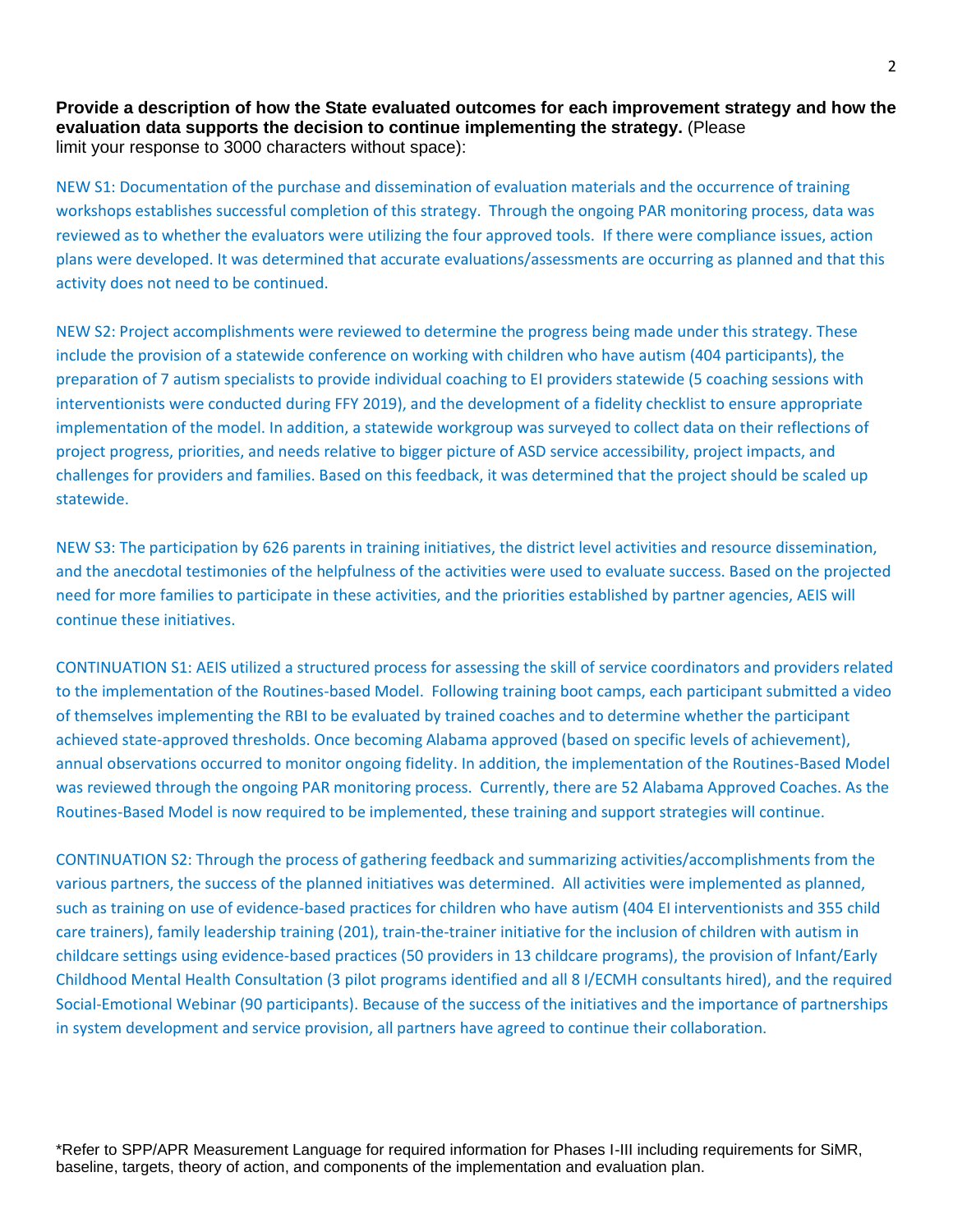**Provide a summary of the next steps for each infrastructure improvement strategy and the anticipated outcomes to be attained during the next reporting period.** (Please limit your response to 3000 characters without space)**:**

New S1: Provide training on the MEISR tool (Measure of Engagement, Independence and Social Relationships) for all service coordinators statewide. Data on participation in training will be collected as well as data on use of the MEISR with fidelity through individual observations.

O1.1: Additional data, tied to the child outcome summary process, will be gathered to assist in monitoring progress and planning new IFSP activities and supports.

O1.2: Service coordinators statewide will have continuous training to support their professional development in using EBP for planning, progress monitoring and family support.

New S2: Expand training throughout FFY 2020 and 2021 by ASD specialists on the use of evidence-based practices (i.e., Naturalistic Developmental Behavioral Interventions Model or NDBI) for working with children who have autism. Data will be collected through a coaching and practice fidelity form coded for reliability among project investigators. O2.1: The NDBI model will continue to be scaled up statewide by hiring and training an additional 7 ASD Specialists for training and consultation across the state.

New S3: Continue ongoing training and support activities for families and utilize trained families in providing support for new families who have children with special needs. Data on the number of participants and anecdotal feedback on the effectiveness of the training/support will be gathered for ongoing planning.

O3.1: Additional family mentors will be utilized to help increase the number of families receiving training and support.

Continued S1: Continue providing training and support for the implementation of the adopted EBP, Routines-Based Model, by existing and new EI interventionists. Utilize the MEISR as a tool to support accurate assessments of child progress. Data will be collected from families (i.e., family surveys, RBI, IFSP reviews, etc.) on their perception of their child's progress in order to provide supplementary data for use in evaluating the success of intervention. Observational data utilizing two checklists (RBI with ECO Map Checklist and RBHV Checklist) will also be utilized for fidelity checks. Providers will be expected to achieve a score of 80% in order to be Alabama Approved to implement the model independently and to serve as coaches for new interventionists.

O1.1: All AEIS providers will be able to successfully provide evidence-based intervention utilizing the required Routines-Based Model.

Continued S2: Continue and expand partnerships with state and local entities and higher education to provide new training and support on the use of EBP which include RBI/RBHV, NDBI, and Infant/Early Childhood Mental Health Consultation (I/ECMH).

O2.1: AEIS will have state level support by stakeholders in implementing new and existing initiatives.

Continued S3: Continue to maintain the web-based data management system and add new data collection procedures and/or reports as needs are identified.

O3.1: AEIS will continue to have a high quality database from which to monitor overall success and identify areas of need.

#### Continued S4: Continue to provide training and technical support year-round to programs on their fiscal management.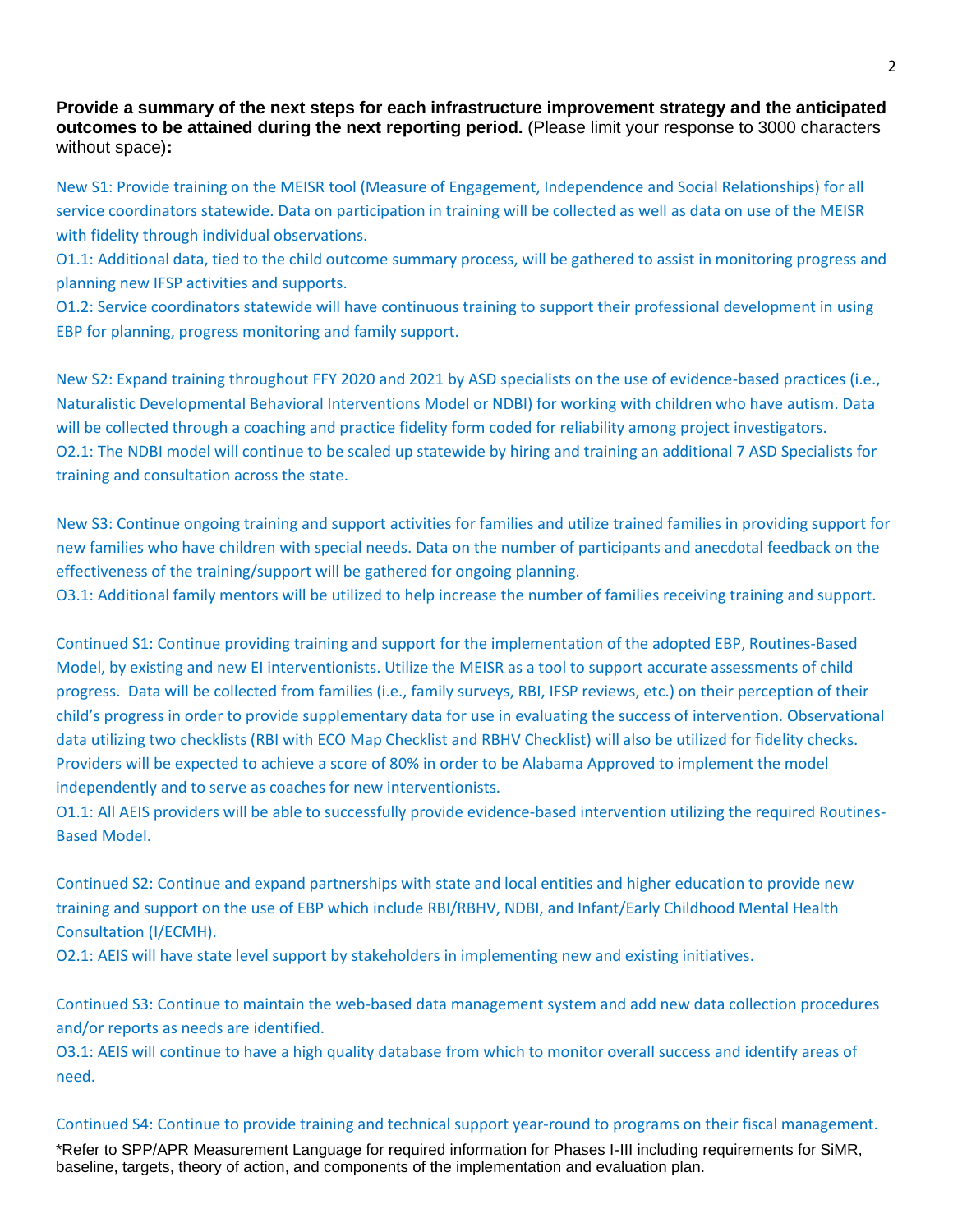# Data will be collected as part of the established auditing system. O4.1: AEIS will be assured that the use of state and federal dollars are utilized as required.

### **Did the State implement any new (previously or newly identified) evidence-based practices?** Yes

**If "Yes", describe the selection process for the new (previously or newly identified) evidence-based practices.** (Please limit your response to 1600 characters without space):

Alabama Early Intervention System, in partnership with the Interagency Autism Coordinating Council, brought together a multi-disciplinary Early Childhood Workgroup with expertise in serving infants and toddlers with Autism and their families. This workgroup that included experts, leaders, providers and families established guidelines for working with children with Autism (or suspected Autism) and their families.

Step 1: The 22-member multi-disciplinary workgroup collectively reviewed state resources, needs, and initiatives. They also conducted a thorough literature review to identify evidence-based practices for young children at risk for autism.

Step 2: The workgroup examined established treatments set by the National Standards Project (NAC, 2015), the National Professional Development Center on ASD (2017, 2020), and those that are considered Naturalistic Developmental Behavioral Interventions.

Step 3: The workgroup identified 5 intervention practices that cross-walked from empirically driven sources to the core values of Alabama's Early Intervention System (Naturalistic Developmental Behavioral Interventions (NDBI) model.

### Naturalistic Developmental Behavioral Interventions (NDBI) model

Effective early ASD interventions actively involve caregivers, utilize developmental approaches, and target social communication. In caregiver-implemented interventions, the caregiver, rather than the provider, is the intervention facilitator. The provider coaches the caregiver, but does not provide direct instruction to the child.

Naturalistic Teaching refers to a combination of strategies used to teach within naturally occurring activities and routines, supporting generalization of skills across natural contexts. Teaching opportunities are created when caregivers follow their child's focus of attention.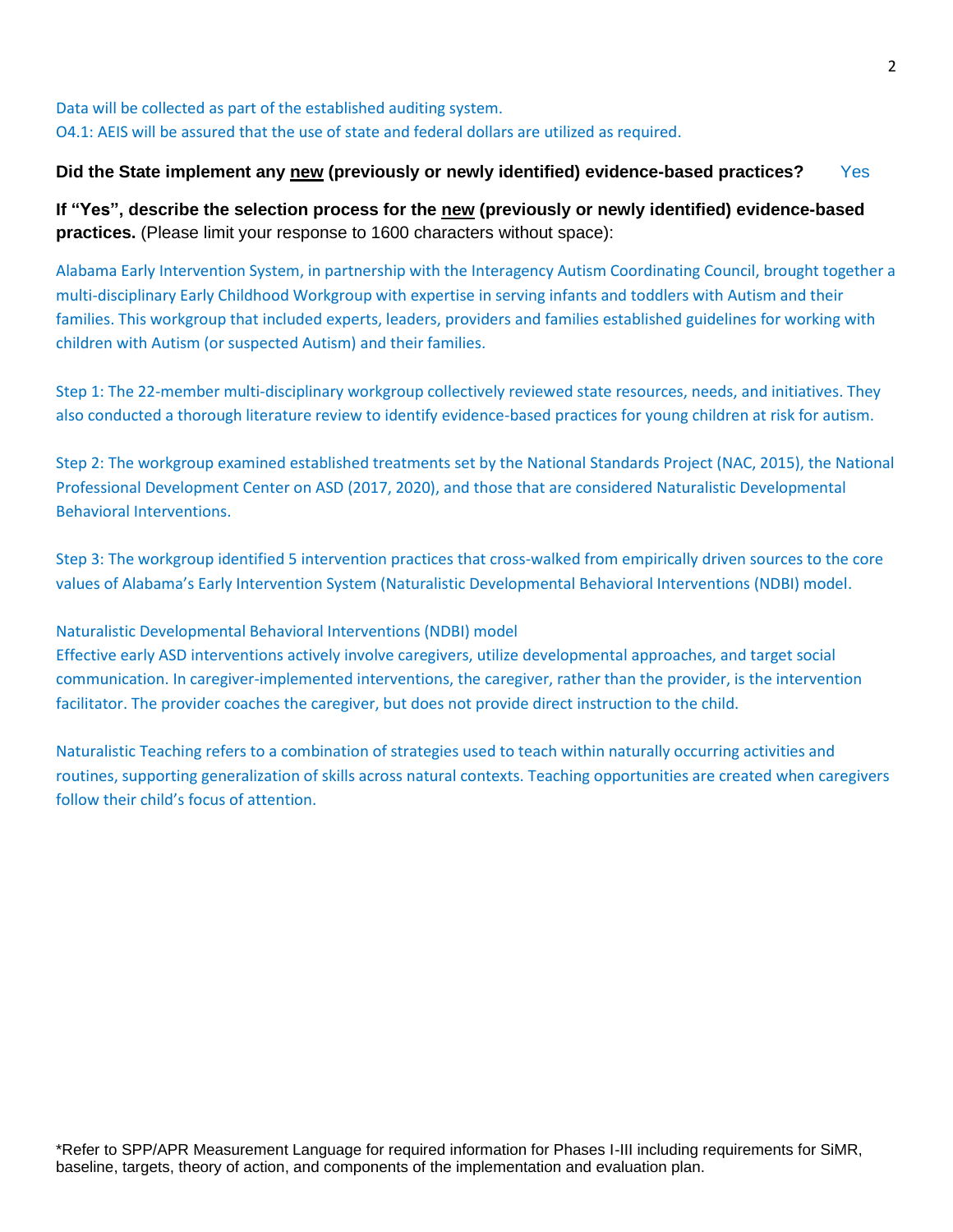# **Provide a summary of the continued evidence-based practices and how the evidence-based practices are intended to impact the SiMR.** (Please limit your response to 1600 characters without space):

Through the continuation of the following EBPs, the SiMR is impacted by the changing of state policies and procedures (official adoption of the model), practices (consistent use of the model with fidelity), and family and child outcomes (use of structured model to identify and prioritize child/family needs and provide targeted intervention).

### 1. Routines-Based Interview

The Routines-Based Interview is a semi-structured interview about the family's day-to-day life, focusing on the child's engagement, independence, and social relationships. Its purposes are to create a strong relationship with the family, to obtain a rich and thick description of child and family functioning, and to result in a family-chosen list of functional and family outcomes for IFSP use. Through the use of this relationship based model for discerning child/family needs and preferences, service coordinators and families will be able to identify situations and areas where social-emotional concerns are most prevalent so that intervention may be tailored to address those needs.

#### 2. Routines-Based Home Visiting

Early intervention service providers offer family-centered, support-based home visits to build families' capacity to meet their children's and the family's needs. This will result in children (a) receiving "intervention" in naturally occurring learning opportunities, (b) receiving more intervention, and (c) receiving intervention from the people they are already learning from. Therefore, children in Alabama's Early Intervention System (AEIS) can be expected to make greater gains in their functioning—through meaningful participation in their everyday routines.

**Describe the data collected to evaluate and monitor fidelity of implementation and to assess practice change.** (Please limit your response to 1600 characters without space)*:*

#### Routines-Based Interview:

Annual video reviews and observations with feedback of service coordinators implementing the RBI process is conducted utilizing the RBI-with-ECOmap Checklist. The data collected include how well the service coordinator implements the model's components.

There are 52 Alabama Approved Coaches who have passed the observation and fidelity check according to standards set by AEIS and the RBI/RBHV model author (Dr. Robin McWilliam). In addition, during September and November 2019, an additional 39 service coordinators participated in the RBI boot camps and have begun implementation. All programs participate in an annual monitoring review and TA where the implementation of the RBI model by service coordinators is reviewed. If practice change has not occurred, an action plan is developed to ensure the implementation of the model with fidelity as required.

#### Routines-Based Home Visiting:

Video reviews and observations with feedback of interventionists providing Routines-Based Home Visiting strategies is conducted utilizing the RBHV Checklist. The data collected include how well the practitioners implement the model's components.

158 interventionists have completed the RBHV training, initial observation and fidelity check. Based on the observations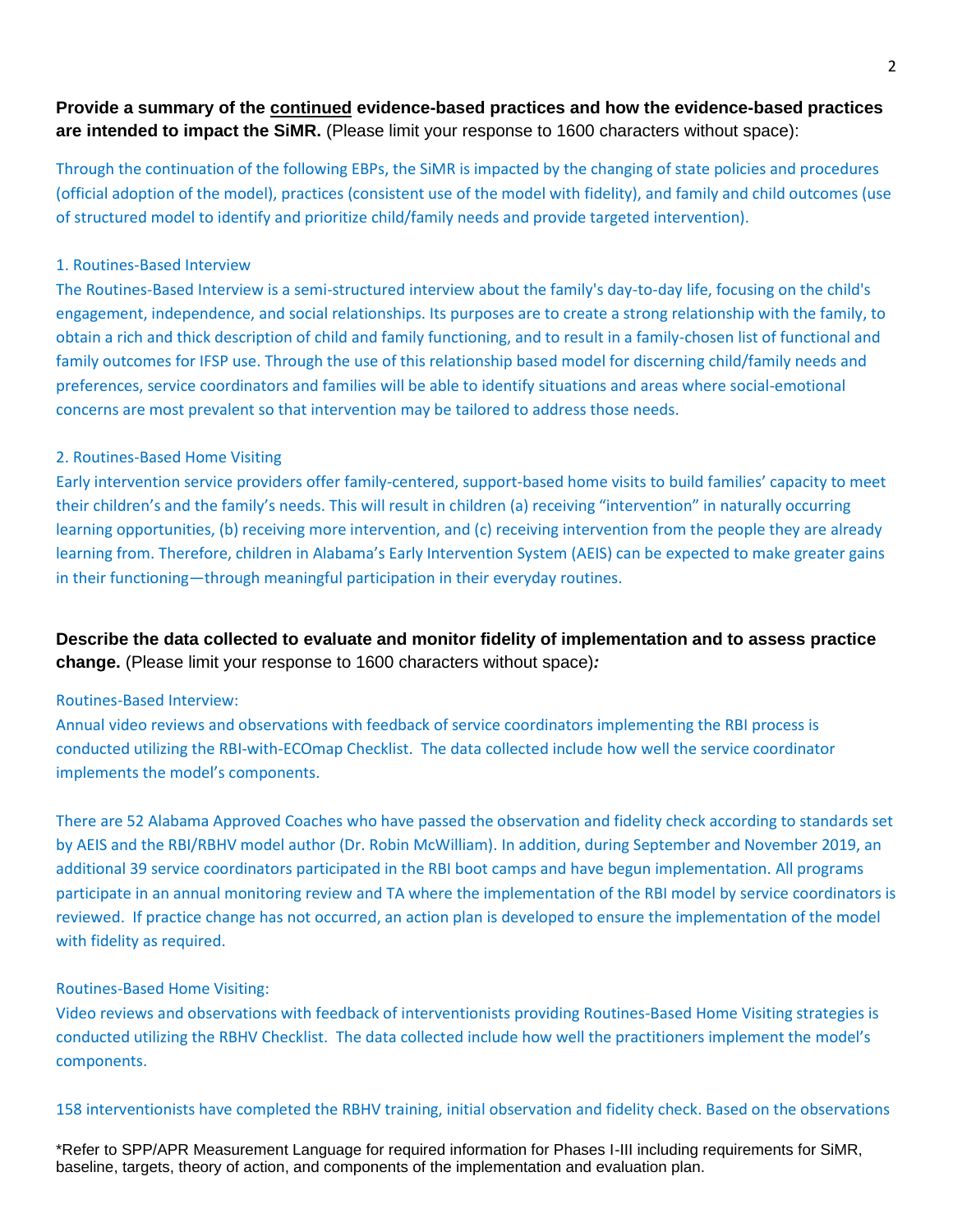and fidelity checks using the RBHV checklist, AEIS requires 80% proficiency in order to be "Alabama Approved". If they initially do not achieve 80% proficiency, then they will work with a coach and will receive another check within a year. As with the RBI model, program monitoring checks the utilization of the RBHV model with fidelity. If practice change has not occurred, then action plans are developed to ensure correct implementation of the model.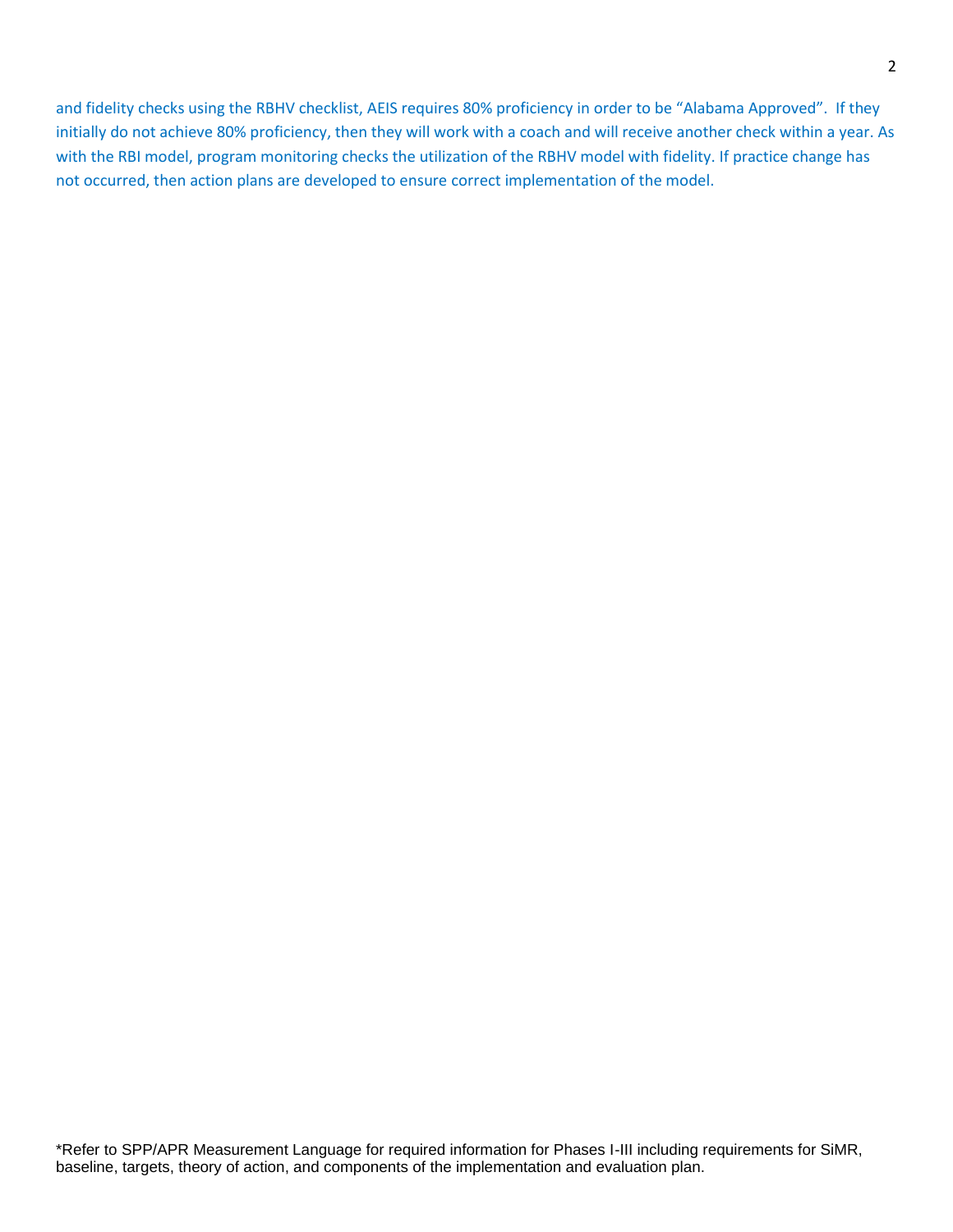**Describe the components (professional development activities, policies/procedures revisions, and/or practices, etc.) implemented during the reporting period to support the knowledge and use of selected evidence-based practices.** (Please limit your response to 1600 characters without space):

### Professional Development

1. Ongoing weeklong RBI Boot Camps conducted by Dr. Robin McWilliam (University of Alabama) that included didactic learning, observation of model implementation, and observed practice with feedback for fidelity.

2. Ongoing five day RBHV trainings by Dr. Robin McWilliam that included didactic learning, practice and feedback for fidelity.

3. Autism trainings, including NDBI professional development activities, by Dr. Angie Barber and Dr. Kimberly Tomeny (University of Alabama) that included didactic learning, observation of the trainer implementing the model, and practice with feedback for fidelity.

4. Ongoing required Social-Emotional webinar for all EI professionals.

# Monitoring for fidelity

- 1. Annual observations/video submission utilizing the Routines-Based ECO Map Checklist.
- 2. Annual program monitoring of implementation of EBP through data review, file review and interviews.
- 3. Maintaining database system to include data such as child progress and family input.
- 4. Ensuring accurate child progress data through ongoing training on the Child Outcome Summary Process (COS).
- 5. Utilization of the NDBI fidelity observation checklist.

### Policy revisions re: practices

- 1. Requiring that RBI and RBHV be adopted statewide as the AEIS Evidence-Based Practice.
- 2. Adding RBI and RBHV training requirements to the AEIS Personnel Standards and the CSPD Plan.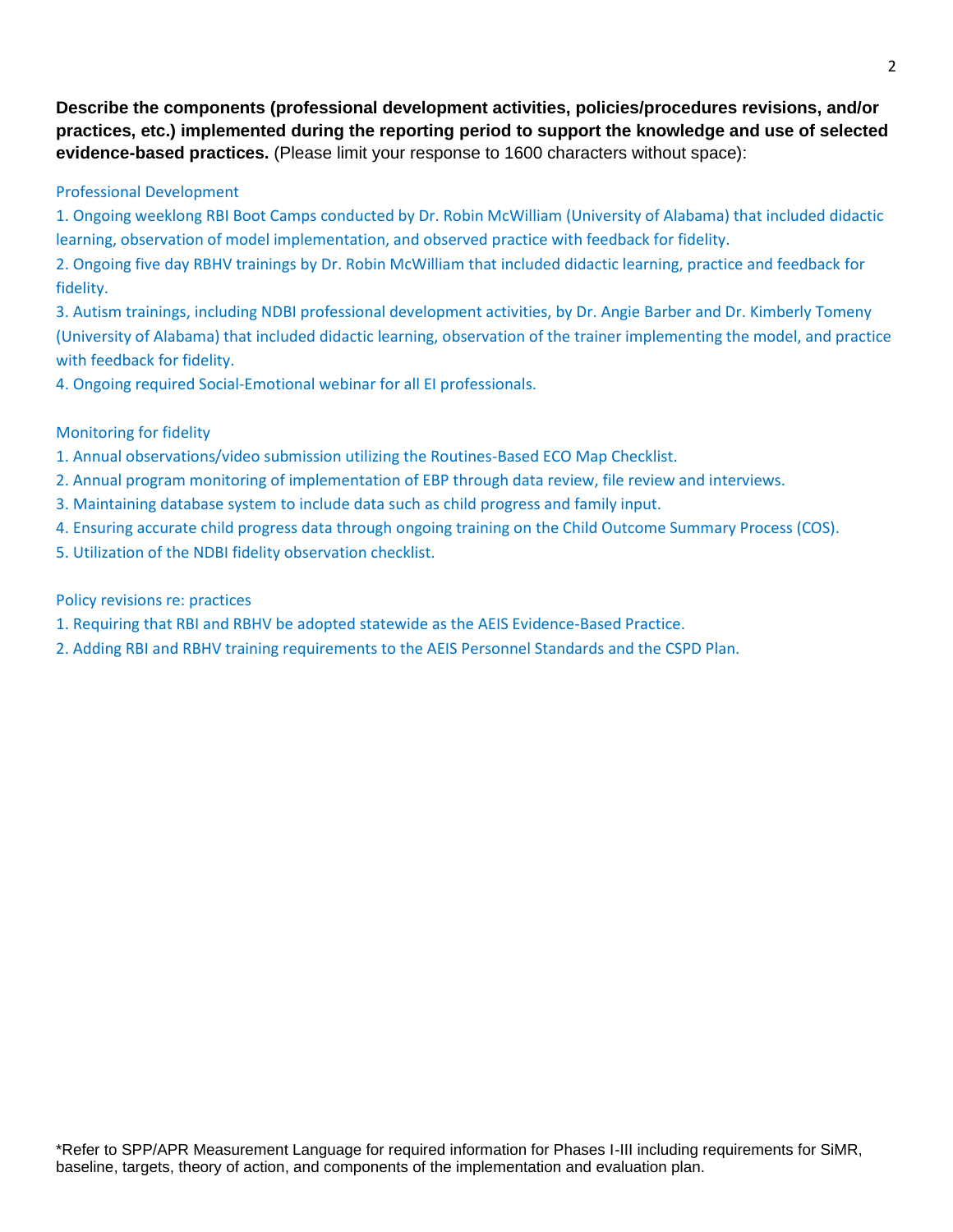#### **Section C: Stakeholder Engagement**

**Describe the specific strategies implemented to engage stakeholders in key improvement efforts.** (Please limit your response to 3000 characters without space):

Families and other stakeholders are involved in an ongoing feedback process through the ICC, ICC subcommittees and special task groups. These stakeholders are engaged through such activities as the review of data (e.g., outcomes, documentation of progress, financial, etc.), making recommendations on setting APR targets, and providing input and recommendations on proposed and existing strategies.

The PAR Family Survey and the Getting to Know Your Family survey include specific questions that provide family input into system practice and child/family outcomes. State and local conferences have been used to host family meetings and opportunities for input. Participation on the Special Education Advisory Panel, Head Start committees, the Department of Human Resources QA state board, Department of Early Childhood Education Board, Perinatal Advisory Board, the Inclusion Task Force, Strengthening Families and Alabama Partnership for Children are also venues for gathering input.

All AEIS programs are now implementing the new infrastructure and practice policies and procedures as developed through the SSIP. These programs continue to provide feedback in such areas as the child outcome summary process, implementation of SSIP activities, and implementation of evidence-based practices.

There are also special committees which provide input on specific issues as needed (e.g., therapy assistant supervision, extended travel policies, evaluation, eligibility criteria, and enhancement of services for children who are deaf or hard of hearing and for those who are on the autism spectrum). The District Councils, which are comprised of the same stakeholders as the state ICC but at the local level also gather feedback on state initiatives.

AEIS and other state agencies working with young children in Alabama have been instrumental in the establishment of First 5 Alabama – Alabama Association for Infant and Early Childhood Mental Health. First 5 Alabama is a licensed affiliate of the Alliance for the Advancement of Infant Mental Health, a global organization that includes those states and countries whose infant mental health associations have licensed the use of the Competency Guidelines and Endorsement for Culturally Sensitive, Relationship-Focused Practice Promoting Infant Mental Health under their associations' names. This organization and membership have provided additional opportunities for stakeholder input into the EI system and particularly the SSIP SiMR (social-emotional development).

Through the continued early childhood work, AEIS has many public and private partnerships with such organizations as the AL Department of Early Childhood Education Inclusion Task, Help Me Grow, State Perinatal Advisory Committee – AL Department of Public Health (ADPH), New Born Screening Advisory Board (ADPH), Universal Newborn Hearing Screening Advisory Board (ADPH), Head Start Advisory Board, AL Department of Mental Health – Communities of Practice, AL Department of Human Resources Quality Assurance Board and Child Death Review committee, AL Partnership for Children Board, Birth Defects Registry Development with the ADPH, Family Voices, University of AL and Auburn University schools of special education/rehabilitation, the Executive Leadership Team for the AEIS Lead Agency, EI Autism Group, and the 2020 Census work. AEIS has been able to utilize multiple opportunities to share data, information and solicit input from these valued partners.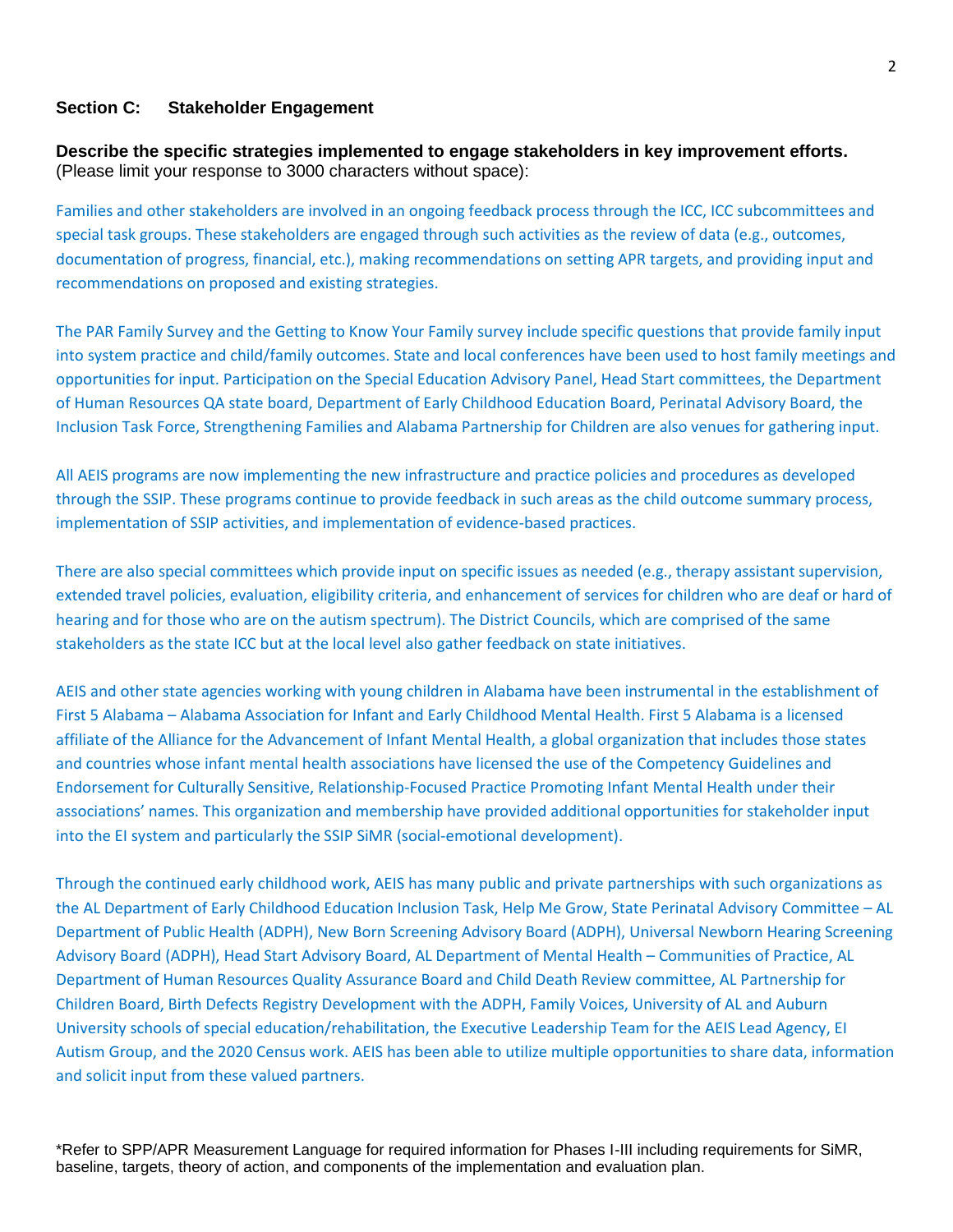# **Were there any concerns expressed by stakeholders during engagement activities?** No

**If "Yes", describe how the State addressed the concerns expressed by stakeholders.** (Please limit your response to 1600 characters without space)*:*